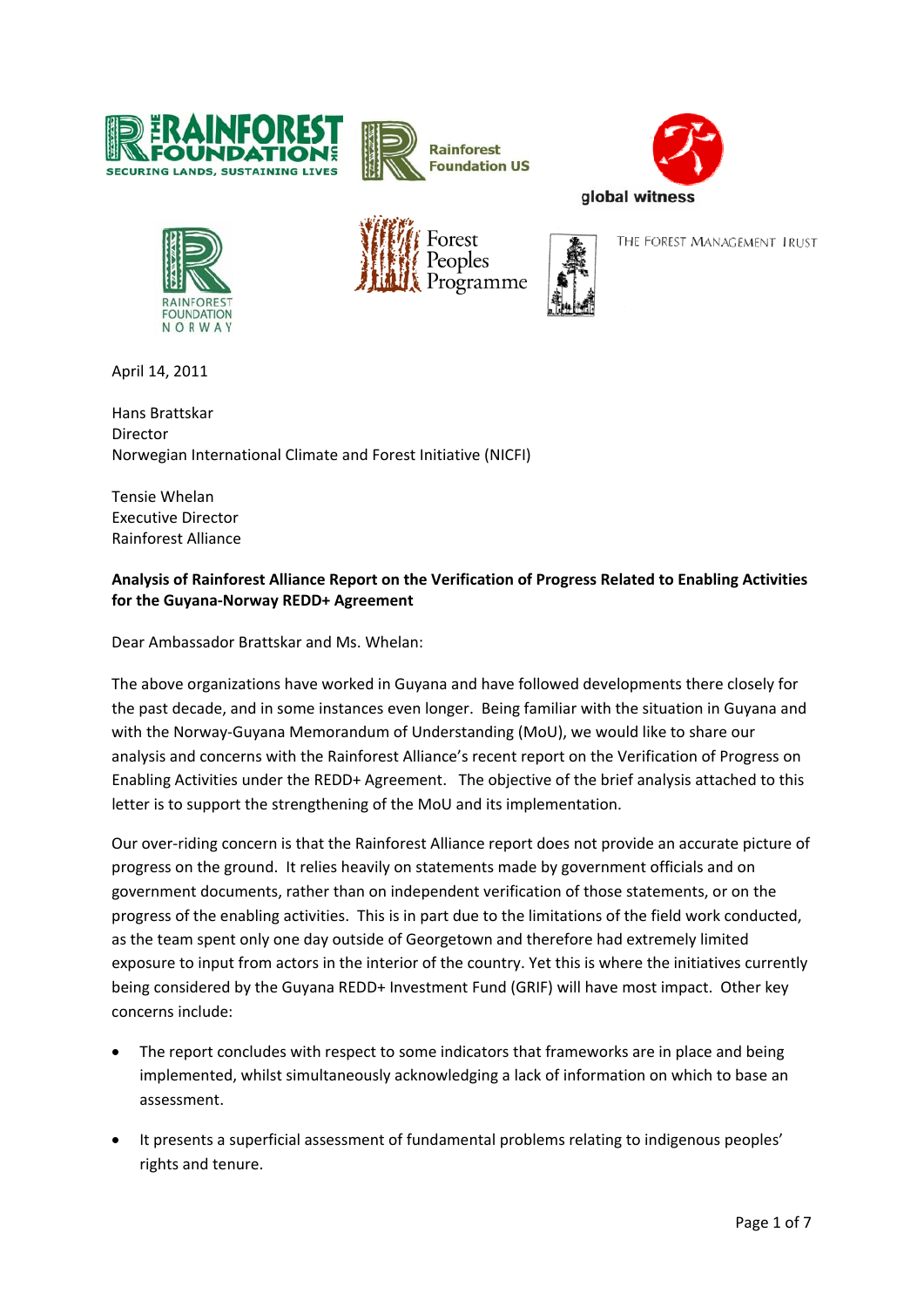- It fails to accurately diagnose problems regarding public availability of information and incorrectly equates 'outreach' with 'consultation'.
- It undermines the notion of independence, by declining to either review important independent literature, or raise concerns regarding self‐censorship and anonymity of persons interviewed.

Our analysis does not reflect an exhaustive analysis of the Rainforest Alliance Report, but addresses some of our main concerns. The Rainforest Alliance considers the framework for its report, issued March 10, 2011, as a working draft, and requests input to improve it<sup>i</sup>. We provide our analysis as a contribution to a strengthened verification process and future reporting.

We would be happy to discuss any point with you in more detail, and look forward to your response.

Sincerely,

Global Witness Forest Management Trust Forest Peoples Programme Rainforest Foundation Norway Rainforest Foundation UK Rainforest Foundation US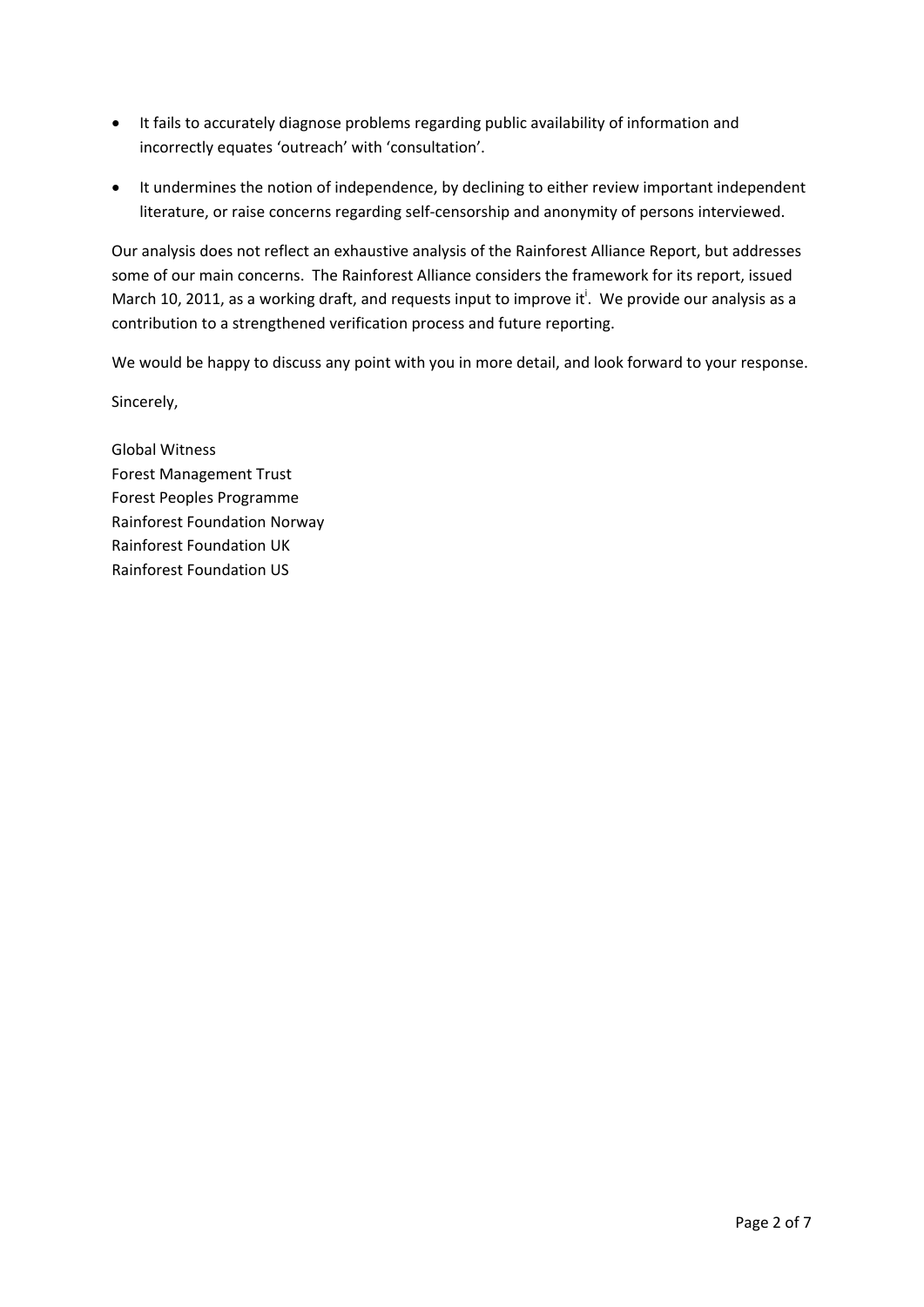## **Analysis of Rainforest Alliance Report on the Verification of Progress Related to Enabling Activities for the Guyana‐Norway REDD+ Agreement**

We welcome some important points the Report makes:

- It rightly verifies that robust safeguards are lacking in both the REDD+ process (under the World Bank‐coordinated Forest Carbon Partnership Facility (FCPF) and in the President's Low Carbon Development Strategy (LCDS) process<sup>ii</sup>, and recommends addressing the issue in future progress reports.
- It recognizes that "the reduced level of consultation in 2010 has also created uncertainty as to the state of REDD+ activities overall"iii (though as described below, it does not address serious flaws in the consultation process itself).
- It calls on the Government of Guyana (GOG) to provide clearer information to the public, an issue we and many others have brought up several times including the near‐absence of response from the President's Office of Climate Change (OCC) to questions raised during the initial consultations and questions and comments raised in the press on the OCC's progress reports;<sup>iv</sup> the report further references the lack of provision of information on the "constraints, limitations, challenges" related to REDD+ investments – and how the lack of information leads to uncertainty.<sup>vi</sup>
- It correctly identifies the serious disconnect between the Guyana Forestry Commission (GFC) REDD+ planning and the OCC LCDS initiative.<sup>vii</sup>

However, we are deeply concerned about a number of fundamental issues related to the Report:

 **It bases verification of compliance with enabling conditions largely on views and reports of government representatives, consultants and members of the Multi‐Stakeholder Steering Committee of the LCDS**. The list of persons interviewed shows a large proportion of government officials<sup>viii</sup>, while almost half of all meetings during the verification mission were also with government (11 out of 23 meetings).<sup>ix</sup> Without going through a concerted effort to reach stakeholders who may be intimidated to come forward, this is insufficient to reflect in a balanced way the views of all stakeholders. In general, the report seems to simply tick off whether something is reported in the OCC Progress Reports, without evaluating if the entry is a meaningful activity with respect to the 'enabler'. In several cases, government documents are cited as verification of activities undertaken, with insufficient double‐ checking as to whether the activities indeed took place, or achieved the desired results<sup>x</sup>. For example, the formation of committees, such as for the REDD-plus Governance Development Plan, is claimed as progress by the GOG, and Rainforest Alliance verifies the GOG assurance, but there are no public minutes to confirm that these committees have been *active*. A methodology based on obtaining, cross‐checking and verifying information from multiple sources should have been utilized and rigorously applied ${}^{\text{xi}}$ .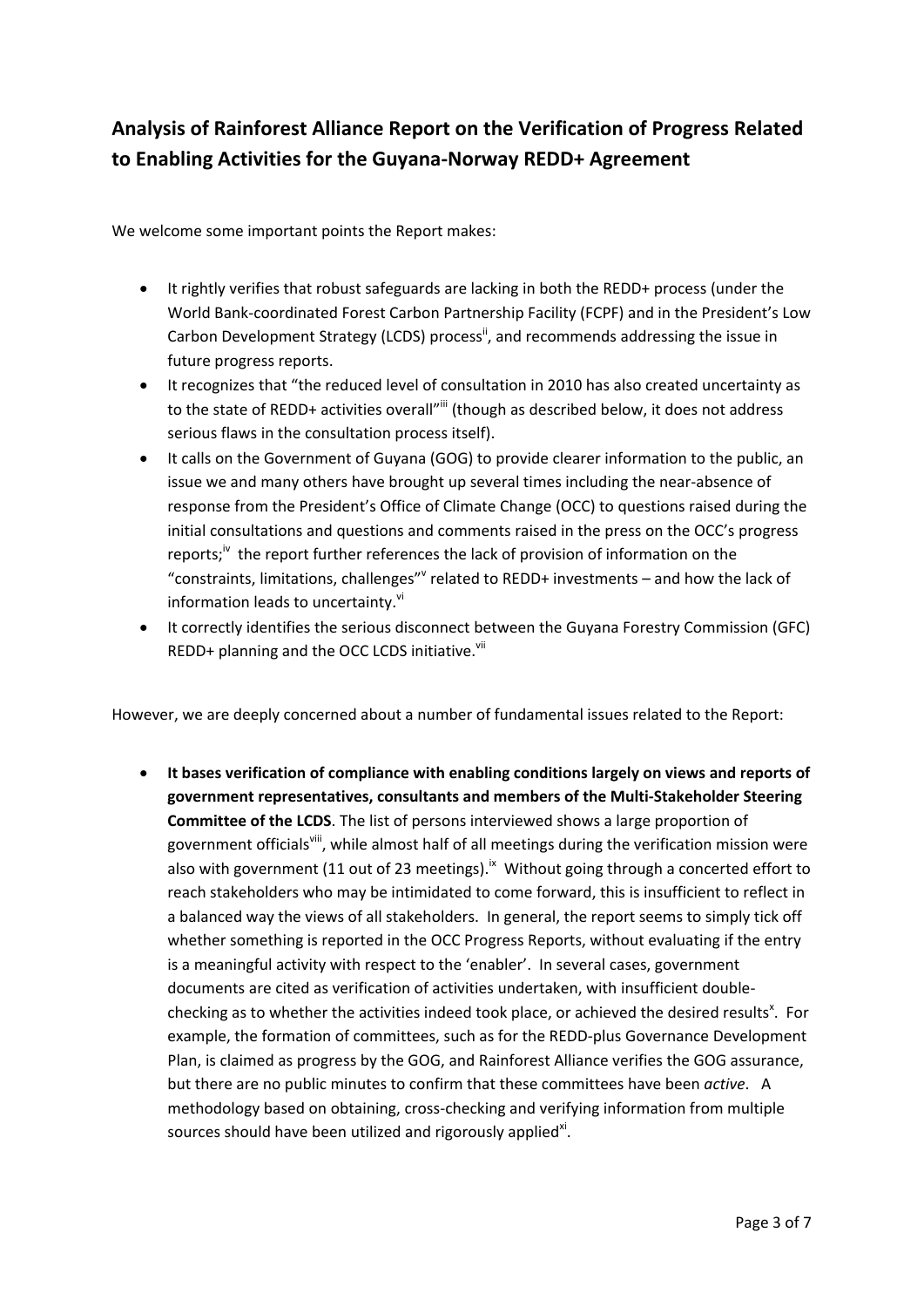- **There was insufficient time in the field**: the Rainforest Alliance verification process was limited due to time and funding constraints. This prevented the team from spending time in the interior and "constrained field work in the interior of Guyana necessary for more definitive review of performance related to Enabling Indicators"<sup>xii</sup>. The team spent one day visiting the Amerindian community of Saint Cuthbert and the Region 10 Forest Producer's Association, both relatively near Georgetown. The lack of time in the interior therefore undermines the validity of the report, and contributed to the lack of stakeholder voices in it.
- **It recognizes a lack of crucial information on some indicators, yet still draws conclusions**: the Rainforest Alliance points out in several places that there is essentially no information on which to measure progress on the indicators. This is particularly true in the case of Enabling Indicator #1 (Strategic Framework), where none of the indicators on financial planning or reporting were in place<sup>xiii</sup>, and in Enabling Indicator #4 (Financial Mechanism) as funds had not been disbursed through the GRIF process at the time fieldwork was conducted. These accurate statements should not, however, lead to the report's conclusion regarding Enabling Indicator #1 that "A strategic framework is in place and being implemented."<sup>xiv</sup> Indeed, the fact that progress on some of the enabling indicators could not be verified due to timing or delays in funding means they should not be in the scope of the Rainforest Alliance verification report, but that they MUST be rigorously addressed in the next round of verification. Similar concerns are true for the "Opt‐in" mechanism; a draft document was prepared by the OCC in March 2010, though most people have never seen it, as it has not been in the public domain.<sup>xv</sup>
- **The verification of Enabling Indicator #6 on the rights of indigenous peoples and local forest communities is deficient**: The summary analysis and assessment of this indicator do not verify whether or not rights are being respected in REDD and LCDS processes as laid out in the MoU. The verification team was expected to use 'written records' to assess attainment of this indicator, but does not appear to have examined independent reports that pinpoint the failure of current REDD+ or LCDS plans to uphold fundamental rights (e.g. indigenous peoples' right to Free Prior Informed Consent (FPIC) is largely confined to titled lands, contrary to the international obligations of Guyana that it must also respect this right in relation to untitled customary lands). Problems with rights frameworks in Guyana are described in numerous documents in the public domain<sup>xvi</sup>, including on the web site of Forest Peoples Programme, and have been communicated to the World Bank, UNDP and Inter‐American Development Bank, including comments on the incompatibility of national legislation with both the National Constitution and international standards. While the Rainforest Alliance report notes that "...Guyana's policy on land rights has been criticized by the United Nations"<sup>xvii</sup> the root of this matter and Guyana's failure to adequately safeguard indigenous peoples' land and territorial rights are not spelled out by the verification team. The report appears to suggest incorrectly that rights are being addressed adequately, but that GOG is simply not communicating this point effectively.<sup>xviii</sup> Independent evidence shows the problems are more fundamental in nature, and require an integrated approach including legislative reform and the implementation of the long‐stalled national policy on integrated land use planning.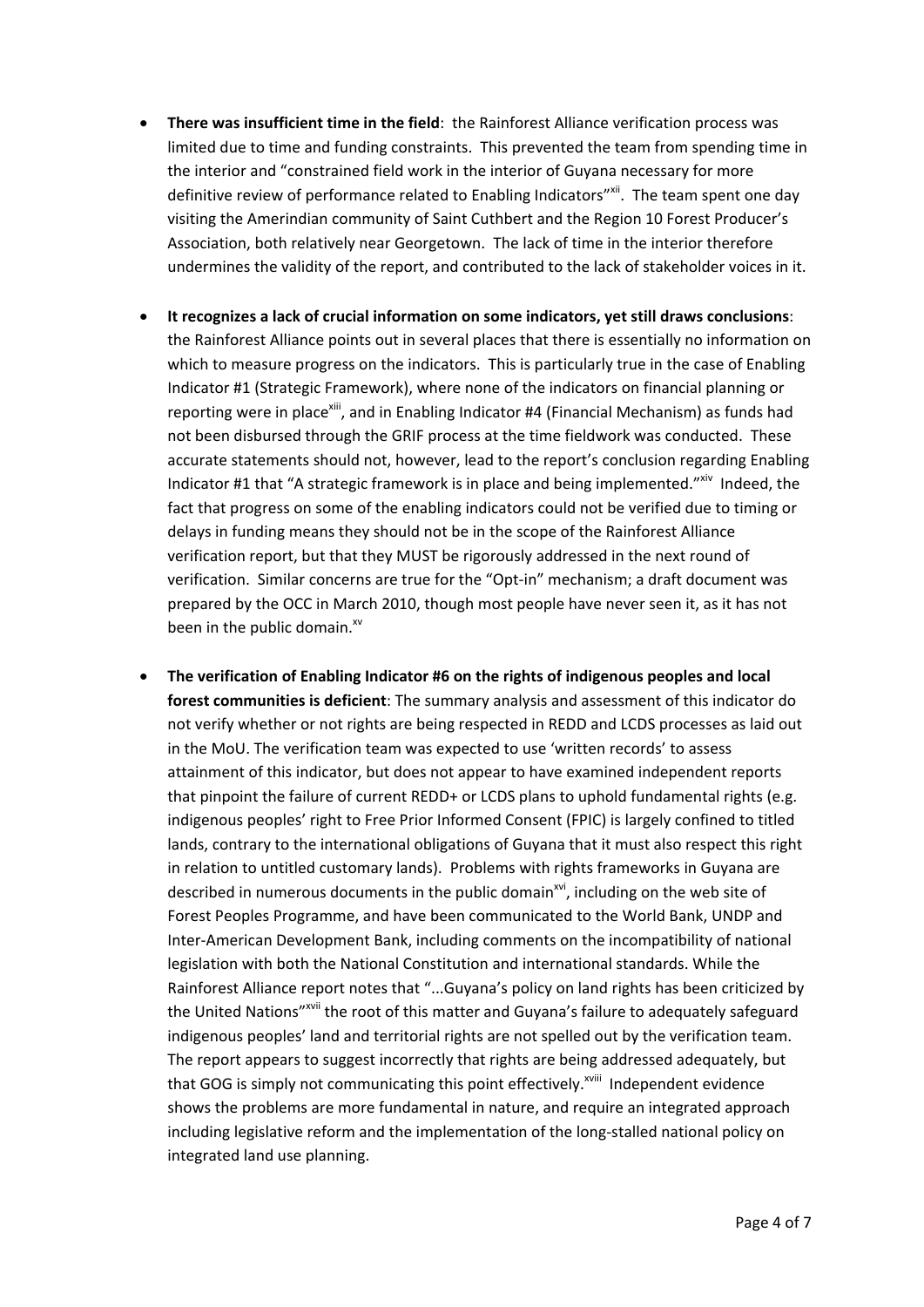- **It fails to accurately diagnose problems regarding public availability of information**:
	- Although in some instances the report expresses concern about the lack of publicly available information (see above), it 'verifies' that key documents linked to the LCDS and Guyana‐ Norway MoU are 'publicly available', when in practice they are not readily available in the public domain in Guyana<sup>xix</sup>. Assertions by government officials that documents are 'public' could be cross‐checked in a straightforward way by talking to people at the village level and also with organizations outside the Multi‐Stakeholder Steering Committee (e.g. regarding the September 2010 draft REDD+ Governance Development Plan): auditors appear not to have carried out basic triangulation to cross-check the validity of information gathered. As the report rightly points out, the GOG relies overly on the use of websites for making information available<sup>xx</sup> but these sites give almost no information about work in progress. In addition, reports and other documents on the LCDS and GFC websites often seem to be delayed, removed, unavailable, or inaccessible. The lack of time in the interior is especially relevant here, as information that is publicly available on the internet is not actually publicly available to communities in the interior who have no access to internet, but who stand to be affected by the plans, regardless of whether they "opt-in" or not. This is a fundamental shortcoming in the verification process. In the most recent minutes (for 26 January 2011) of the Multi‐Stakeholder Steering Committee, the OCC acknowledges that even some members of the committee do not understand some of the issues, despite having attended 37 meetings.
- **It incorrectly equates 'outreach' with 'consultation':** The report in several places seems to treat 'outreach' (information sharing) with 'consultation' (i.e. asking people and groups for their views, if they have questions and answering those and addressing concerns). Verification has fundamentally failed to assess to what extent meaningful public multi‐ stakeholder consultation has taken place, if any. The report also relies heavily on the previous report by the International Institute of Environment and Development (IIED), which itself came under public scrutiny<sup>xxi</sup>. The IIED report concluded that the 2009 consultations were "preliminary" only. In Annex 1 to the IIED report, "Opinion on the participation of Indigenous Peoples in LCDS Process", Multi‐Stakeholder Steering Committee member David James stated that the 2009 consultations "could be described as part of the first stage of the FPIC process which was primarily to share information with the communities and also to receive initial feedback". While the Rainforest Alliance report asserts that intense "stakeholder interaction" took place in 2009, there is much evidence $^{xxii}$  to show that effective *consultation* has not taken place so far on either REDD+ or the LCDS. The job of the auditor is to assess whether an activity has occurred or not and if it has, to determine the quality and effectiveness of the action. Again, this is where the lack of time spent in the interior of Guyana is a fundamental flaw in the report. From our experience, most local people have little or no understanding of these policies and have not been consulted. Finally, the Auditors seem to mistake the Multi‐Stakeholder Steering Committee with 'multi‐ stakeholder consultation', when this body is just one mechanism for public engagement, which is in any event limited in its ability to raise criticisms (minutes of the Multi‐Stakeholder Steering Committee can verify this<sup>xxiii</sup>). The report does not review the extent to which input from stakeholders has been addressed or incorporated – for example, the lack of public response from the OCC to hundreds of stakeholder questions.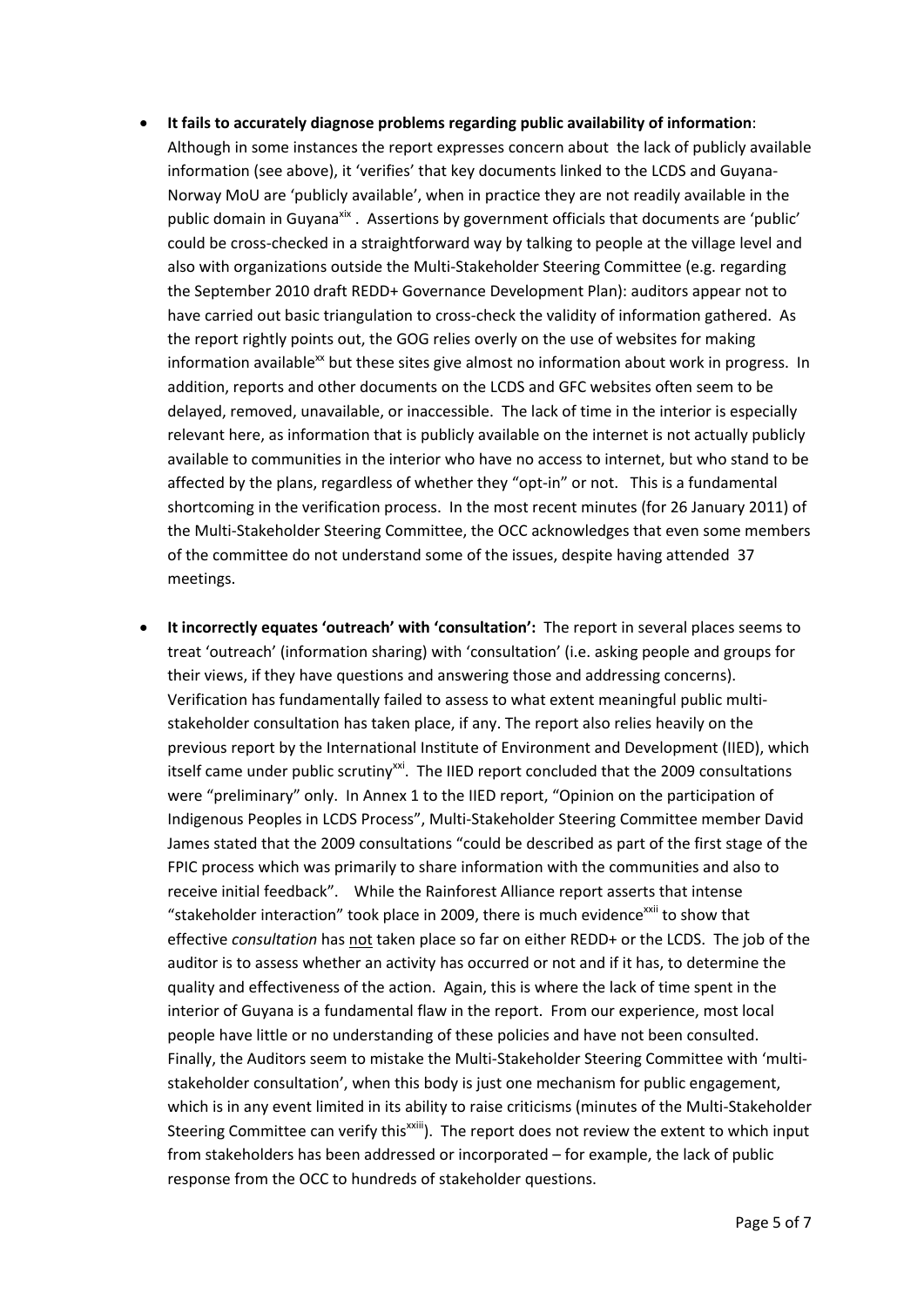- **It fails to review important independent literature and civil society documents**: The report does not cite nor list any press coverage, independent NGO reports nor reference any statements by forest users such as miners or loggers, the Amerindian Peoples Association or community leaders<sup>xxiv</sup>
- **It does not raise concerns regarding anonymity of persons interviewed**: requests for anonymity are most likely due to the lack of openness to critical questioning in Guyana, where those who do raise critiques are quite often labeled as anti-government, antidevelopment, and unpatriotic<sup>xxv</sup>. This obviously has a chilling effect, and it is worth noting that half of those who requested anonymity were indigenous $x_{0}$ .

ii Rainforest Alliance (2011) *Verification of progress related to enabling activities for the Guyana‐Norway* REDD+ agreement, March10, 2011 <u>at</u> overall conclusions, page 4<br>
"Ibid, Indicator #1, page 4.<br>
"Ibid. At overall conclusions, Indicator #2, page 4.<br>
"Ibid, at Other Summary Observations, page 5.<br>
"Ibid, see Specific Obser

not only in Guyana, is the reference to REDD+ in different contexts. The Guyana Forestry Commission (GFC) has been involved in the World Bank‐coordinated Forest Carbon Partnership Facility. In the May 2010 version of the President's Low Carbon Development Strategy (LCDS), the President's Office of Climate Change (OCC) lists GFC activities as integral to the LCDS, although the LCDS is now being portrayed as related to avoided deforestation. However, neither the GFC nor the OCC have made any explicit commitment to stabilize or reduce emissions of forest carbon. viii Ibid. at section 3.5, pages <sup>14</sup>‐<sup>15</sup> ix Ibid. at section 3.4, pages <sup>13</sup>‐<sup>14</sup> <sup>x</sup> Ibid ‐ see verification of Enabling Indicators 1.4, 1.7, 2.3, and the conclusions of Indicator 2.

<sup>&</sup>lt;sup>xi</sup> A similar methodology was recently used by the Efeca mission for USAID on timber legality verification, which may prove useful in future verification reports.<br>
<sup>xii</sup> Ibid, at Other Summary Observations OBS 6/10, page 6.<br>
<sup>xii</sup> Ibid, Indicator 1, pages 18 – 23.<br>
<sup>xv</sup> See Indicator 2.2, page 26, and Indicator 6.2, page 38.<br>
<sup></sup>

March 21, 2006.<br><sup>xvii</sup> Ibid. <u>at</u> Indicator 2.2, page 25<br><sup>xvii</sup> Ibid. <u>at</u> Indicator 6.1, pages 37‐38<br><sup>xix</sup> Examples include the first two versions of the LCDS, four sets of MSSC minutes from 2010, the FCPF R‐PIN and R-PLAN and first version of the R-PP, the Trevin/Nasi (CIFOR) and Cedergren (FAO) consultancy reports from 2009, the original McKinsey & Company report from 2008, the empty Responses page on the LCDS website.<br>
<sup>xx</sup> Ibid, see Indicator 6.1, page 38.

<sup>&</sup>lt;sup>xxi</sup> Stabroek News, May 4, 2010. Members of the evaluation team served on government delegations to FCPF/PC4 and COP‐16, and were seen as members of the government teams during consultations in the interior.

<sup>&</sup>lt;sup>xxii</sup> For example: MSSC minutes, letters to the press, questions to the President via Global Witness and directly in the press.